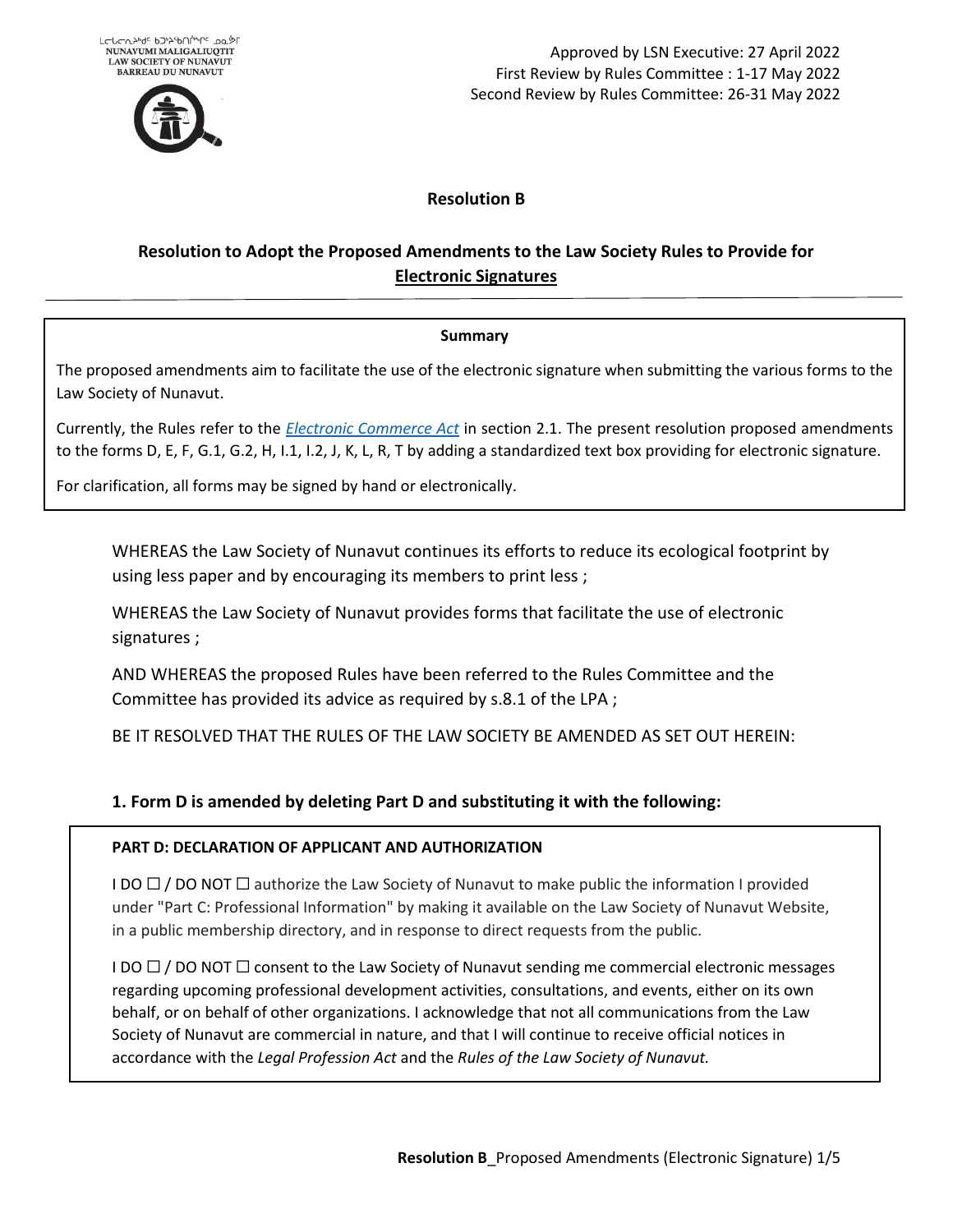- □ By checking the box, I hereby
	- certify that the information I have provided in or annexed to this application is correct.
	- undertake with the Law Society of Nunavut that I will, during my enrollment as a Regular, Restricted Appearance Certificate or Canadian Legal Advisor member, well and faithfully keep and perform all my obligations as a barrister and solicitor and as a member of the Society and abide by the *Legal Profession Act*, the *Rules of the Law Society of Nunavut*, and any code of conduct authorized or established by the Executive of the Law Society of Nunavut.
	- authorize the Law Society of Nunavut to make enquiries concerning my background, character and fitness for admission, and I also authorize the disclosure of information about myself to the Law Society of Nunavut by any person or body possessing it, provided that such information will be used by the Law Society of Nunavut and will otherwise be treated in strict confidence.
	- acknowledge, pursuant to subsection 14(3) of the *Legal Profession Act* that the Law Society of Nunavut may disclose: my name, membership status, the name of my employer and any information regarding any findings of guilt for conduct discerning of discipline and any sanctions imposed; by making it available on the Law Society of Nunavut's website and in response to direct requests from the public.
	- acknowledge that submitting this application electronically to the Law Society of Nunavut is legally binding.

## **2. The following is added at the end of Forms E, F, K, L and R:**

# **If signed electronically, Signature**: \_\_\_\_\_\_\_\_\_\_\_\_\_\_\_\_\_\_\_\_\_\_\_\_\_\_\_ **Date**: \_\_\_\_\_\_\_\_\_\_\_\_\_\_\_\_\_\_\_\_\_\_\_  $\Box$  By checking the box, I hereby • certify that all information provided by me in this document is true. • acknowledge that my electronic signature is the legally binding equivalent of my handwritten signature.

## **3. Form G.1 is amended by deleting Part D and substituting it with the following:**

#### **PART D: DECLARATION OF APPLICANT AND AUTHORIZATION**

I DO  $\Box$  / DO NOT  $\Box$  consent to the Law Society of Nunavut sending me commercial electronic messages regarding upcoming professional development activities, consultations, and events, either on its own behalf, or on behalf of other organizations. I acknowledge that not all communications from the Law Society of Nunavut are commercial in nature, and that I will continue to receive official notices in accordance with the *Legal Profession Act* and the *Rules of the Law Society of Nunavut.*

- $\Box$  By checking the box, I hereby
	- certify that the information I have provided in or annexed to this application is correct.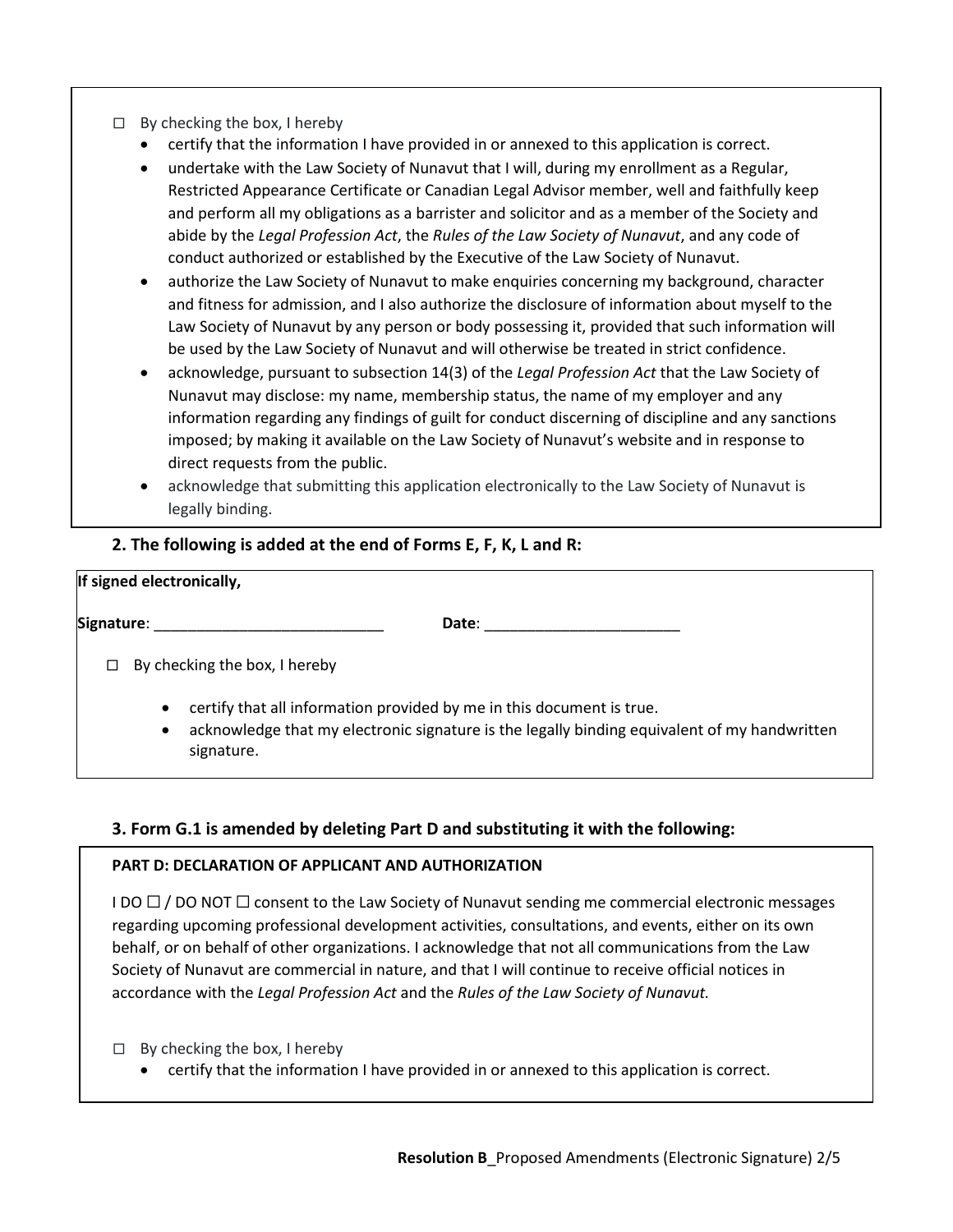- certify that I reviewed the current provisions dealing with competency in the Code of Conduct for the Law Society of Nunavut. I undertake with the Law Society of Nunavut that I will, during my enrollment as a Student-at-Law, well and faithfully keep and perform all my obligations as a Student-at-Law and as a member of the Society and abide by the *Legal Profession Act*, the *Rules of the Law Society of Nunavut*, and any Code of Conduct authorized or established by the Executive committee of the Law Society of Nunavut.
- authorize the Law Society of Nunavut to make enquiries concerning my background, character and fitness for admission, and I also authorize the disclosure of information about myself to the Law Society of Nunavut by any person or body possessing it, provided that such information will be used by the Law Society of Nunavut and will otherwise be treated in strict confidence.
- acknowledge, pursuant to subsection 14(3) of the *Legal Profession Act* that the Law Society of Nunavut may disclose: my name, membership status, the name of my employer and any information regarding any findings of guilt for conduct discerning of discipline and any sanctions imposed; by making it available on the Law Society of Nunavut's website and in response to direct requests from the public.
- acknowledge that submitting this application electronically to the Law Society of Nunavut is legally binding.

# **4. The following is added at the end of Forms G.2 and H:**

| If signed electronically, |                                                                                                                                                                                                                                |
|---------------------------|--------------------------------------------------------------------------------------------------------------------------------------------------------------------------------------------------------------------------------|
|                           | Date: the contract of the contract of the contract of the contract of the contract of the contract of the contract of the contract of the contract of the contract of the contract of the contract of the contract of the cont |
| □                         | By checking the box, I hereby                                                                                                                                                                                                  |
| $\bullet$<br>$\bullet$    | certify that all information provided by me in this document is true.<br>acknowledge that my electronic signature is the legally binding equivalent of my handwritten<br>signature.                                            |
| Student:                  | Date: __ <b>___________________</b> _____                                                                                                                                                                                      |
|                           | By checking the box, I hereby                                                                                                                                                                                                  |
| $\bullet$<br>$\bullet$    | certify that all information provided by me in this document is true.<br>acknowledged that my electronic signature is the legally binding equivalent of my handwritten<br>signature.                                           |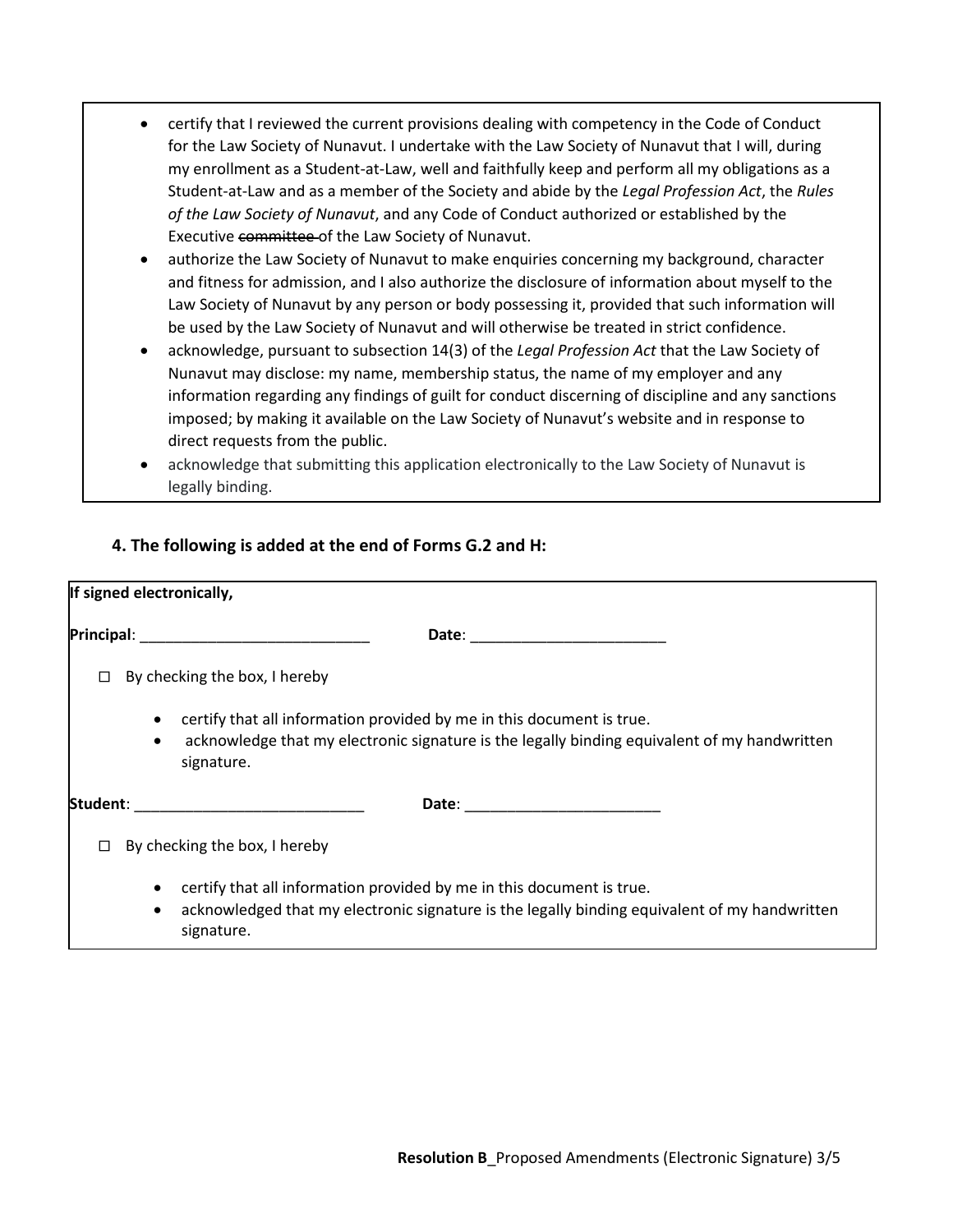## **6. Forms I.1 and I.2 are amended** by adding the following at the end of each Form:

| If signed electronically, |                                                                                                                                                                                            |
|---------------------------|--------------------------------------------------------------------------------------------------------------------------------------------------------------------------------------------|
|                           | Solicitor: _________________________________                                                                                                                                               |
| $\Box$                    | By checking the box, I                                                                                                                                                                     |
| $\bullet$<br>$\bullet$    | hereby certify that all information provided by me in this document is true.<br>acknowledge that my electronic signature is the legally binding equivalent of my handwritten<br>signature. |
|                           | Solicitor: _______________________________                                                                                                                                                 |
| $\Box$                    | By checking the box, I                                                                                                                                                                     |
| $\bullet$<br>$\bullet$    | hereby certify that all information provided by me in this document is true.<br>acknowledge that my electronic signature is the legally binding equivalent of my handwritten<br>signature. |
|                           |                                                                                                                                                                                            |
| П.                        | By checking the box, I                                                                                                                                                                     |
| $\bullet$<br>$\bullet$    | hereby certify that all information provided by me in this document is true.<br>acknowledge that my electronic signature is the legally binding equivalent of my handwritten<br>signature. |

# **7. Form T is amended deleting Part D and substituting it with the following:**

## **PART D: DECLARATION OF APPLICANT AND AUTHORIZATION**

I DO  $\Box$  / DO NOT  $\Box$  authorize the Law Society of Nunavut to make public the information I provided under "Part C: Professional Information" by making it available on the Law Society of Nunavut Website, in a public membership directory, and in response to direct requests from the public.

I DO  $\Box$  / DO NOT  $\Box$  consent to the Law Society of Nunavut sending me commercial electronic messages regarding upcoming professional development activities, consultations, and events, either on its own behalf, or on behalf of other organizations. I acknowledge that not all communications from the Law Society of Nunavut are commercial in nature, and that I will continue to receive official notices in accordance with the *Legal Profession Act* and the *Rules of the Law Society of Nunavut*.

- $\Box$  By checking the box, I hereby
	- certify that the information I have provided in or annexed to this renewal application is correct.